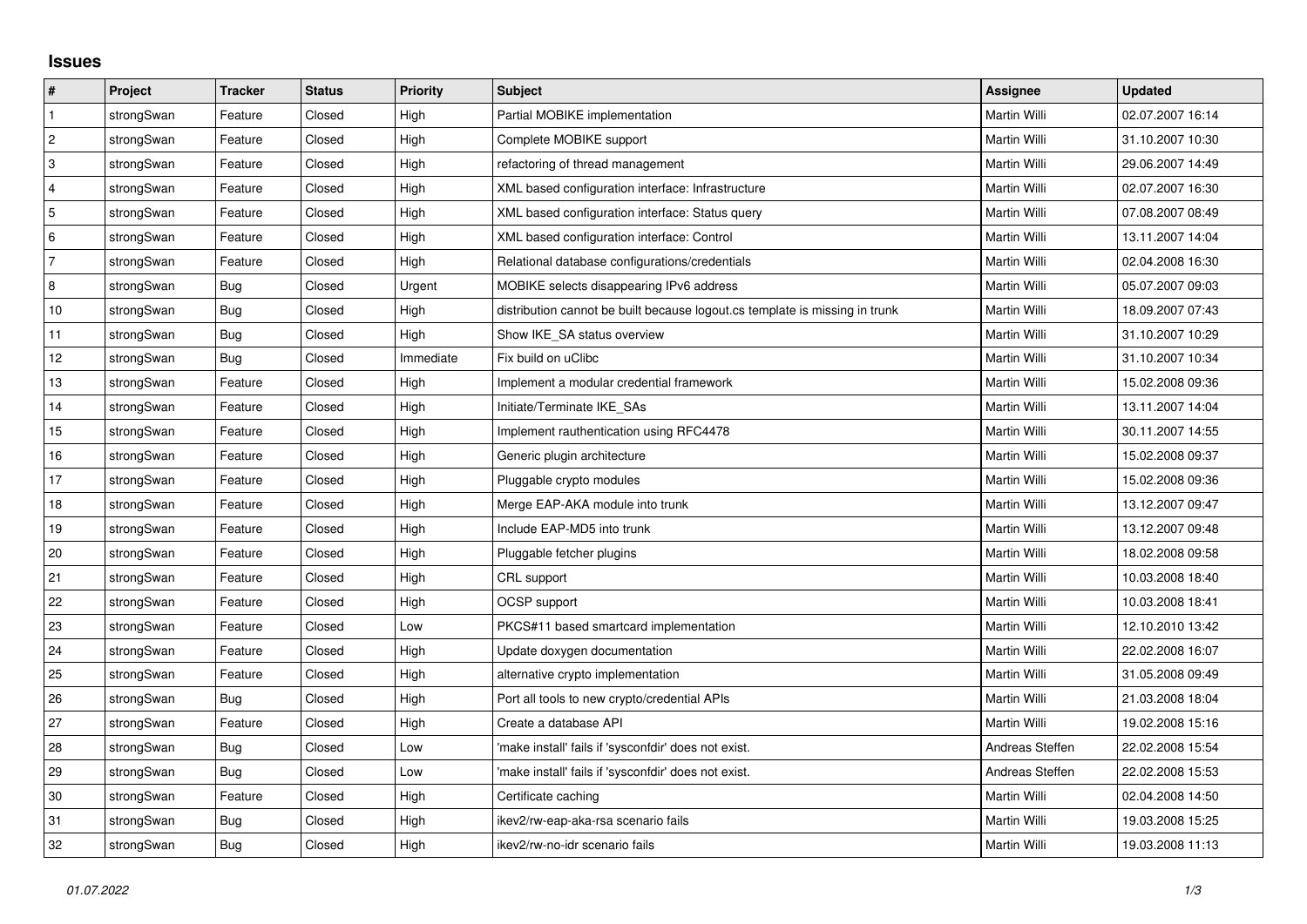| $\vert$ # | Project    | <b>Tracker</b> | <b>Status</b> | <b>Priority</b> | <b>Subject</b>                                                          | <b>Assignee</b>       | <b>Updated</b>   |
|-----------|------------|----------------|---------------|-----------------|-------------------------------------------------------------------------|-----------------------|------------------|
| 33        | strongSwan | <b>Bug</b>     | Closed        | High            | ikev2/crl-revoked scenario broken                                       | Martin Willi          | 19.03.2008 19:02 |
| 34        | strongSwan | Bug            | Closed        | High            | ikev2/multi-level-ca-loop segfaults                                     | <b>Martin Willi</b>   | 31.03.2008 09:19 |
| 35        | strongSwan | <b>Bug</b>     | Closed        | High            | ikev2/ocsp-no-signer-cert scenario segfaults                            | Martin Willi          | 02.04.2008 09:45 |
| 36        | strongSwan | <b>Bug</b>     | Closed        | High            | strongswan-4.2.0 does not compile with uclibc                           | Martin Willi          | 04.04.2008 13:51 |
| 37        | strongSwan | Feature        | Closed        | High            | Hash and URL support for IKEv2                                          | <b>Tobias Brunner</b> | 18.04.2008 13:38 |
| 38        | strongSwan | Feature        | New           | Low             | OCSP in IKE payload, RFC4806                                            |                       | 19.12.2014 14:20 |
| 39        | strongSwan | Feature        | Rejected      | High            | Configuration support in Manager                                        | Martin Willi          | 04.07.2014 11:07 |
| 40        | strongSwan | Feature        | Closed        | High            | NetworkManager support                                                  | Martin Willi          | 22.08.2008 12:54 |
| 41        | strongSwan | Feature        | Closed        | High            | CFG attribute provider framework                                        | Martin Willi          | 16.04.2008 11:24 |
| 42        | strongSwan | Feature        | Closed        | High            | CFG attribute handler framework                                         | Martin Willi          | 28.04.2009 10:23 |
| 43        | strongSwan | <b>Bug</b>     | Closed        | High            | missing certificate_identity in SQL database causes segfault            | Martin Willi          | 07.04.2008 10:08 |
| 44        | strongSwan | <b>Bug</b>     | Closed        | Normal          | multiple copies of ca certificate in cache                              |                       | 07.04.2008 10:51 |
| 45        | strongSwan | Bug            | Closed        | High            | Failure to open SQLite database crashes charon                          | Martin Willi          | 07.04.2008 09:16 |
| 46        | strongSwan | Feature        | Closed        | High            | DNS resolving for hosts in ike_cfg                                      | Martin Willi          | 09.06.2008 09:34 |
| 47        | strongSwan | Feature        | Closed        | High            | <b>RNG API</b>                                                          | <b>Martin Willi</b>   | 16.04.2008 11:27 |
| 48        | strongSwan | Feature        | Closed        | High            | Parallel trustchain verification                                        | Martin Willi          | 16.04.2008 11:33 |
| 49        | strongSwan | <b>Bug</b>     | Closed        | High            | starter log directly to terminal                                        | <b>Martin Willi</b>   | 30.04.2009 10:18 |
| 50        | strongSwan | Bug            | Closed        | High            | plutostderrlog option missing                                           | <b>Martin Willi</b>   | 11.05.2008 10:10 |
| 51        | strongSwan | <b>Bug</b>     | Closed        | Urgent          | fips_signer should not chek for \$(PREFIX)/libexec/ipsec/ at build time | Andreas Steffen       | 19.08.2008 21:10 |
| 52        | strongSwan | Bug            | Closed        | High            | Migrate ESP sequence number in update_sa                                | <b>Tobias Brunner</b> | 25.06.2008 08:40 |
| 53        | strongSwan | Bug            | Closed        | Normal          | Printf handler for proposal t                                           | Martin Willi          | 12.06.2008 14:23 |
| 54        | strongSwan | Feature        | Closed        | High            | <b>EAP-Identity Server functionality</b>                                | Martin Willi          | 22.08.2008 12:55 |
| 55        | strongSwan | Bug            | Closed        | High            | Implement SHA512/384/256 HMAC with proper truncation in kernel          | Martin Willi          | 03.12.2009 11:41 |
| 56        | strongSwan | <b>Bug</b>     | Closed        | High            | New interface for EAP-SIM backend                                       | Martin Willi          | 24.10.2008 10:23 |
| 57        | strongSwan | Feature        | Closed        | Normal          | new pluto connection option: verify_identifier                          | Andreas Steffen       | 25.07.2013 10:07 |
| 58        | strongSwan | <b>Bug</b>     | Closed        | Normal          | Please fix bashism in /src/ipsec/ipsec.in                               | <b>Martin Willi</b>   | 16.07.2008 09:08 |
| 59        | strongSwan | Feature        | Closed        | High            | Add additinal signal dependent parameter to bus                         | Martin Willi          | 29.07.2008 11:04 |
| 60        | strongSwan | Feature        | Closed        | High            | Implement draft-sheffer-ikev2-gtc-00 with PAM password verification     | Martin Willi          | 22.08.2008 12:59 |
| 61        | strongSwan | Bug            | Closed        | High            | When recovering from DPD, firewall rules aren't added as necessary      | Andreas Steffen       | 06.05.2013 21:43 |
| 62        | strongSwan | <b>Bug</b>     | Closed        | Normal          | ikev2 missing rekeying support not recognised                           | Martin Willi          | 14.11.2008 15:17 |
| 63        | strongSwan | Bug            | Closed        | Low             | missing in testing/testing.conf                                         | Martin Willi          | 30.09.2008 14:49 |
| 64        | strongSwan | Bug            | Closed        | High            | MOBIKE with changed NAT mappings                                        | Martin Willi          | 08.10.2008 14:21 |
| 65        | strongSwan | Bug            | Closed        | High            | Many UML tests fail                                                     | Andreas Steffen       | 07.10.2008 07:09 |